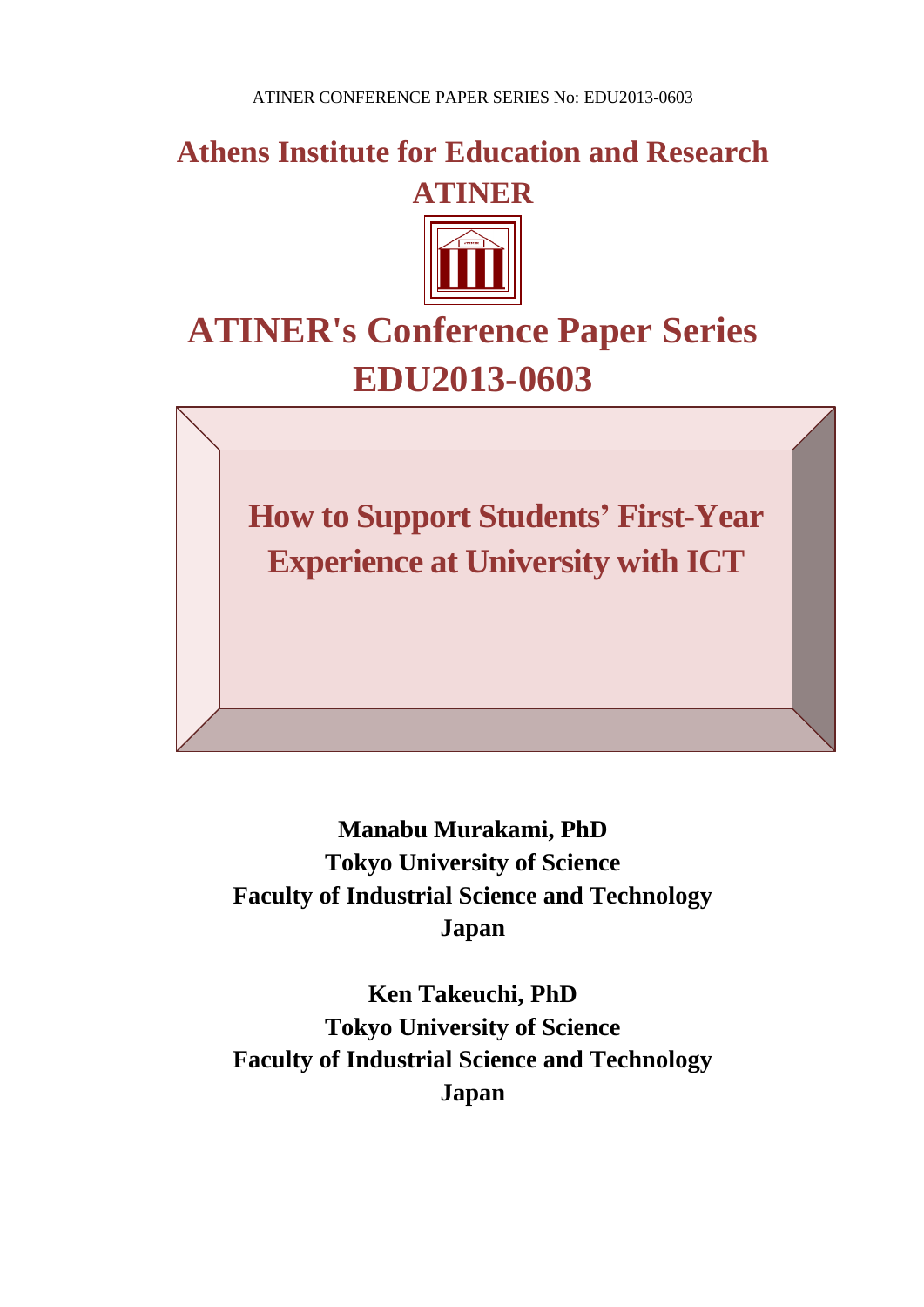### **Hirotaka Honda, PhD Tokyo University of Science Faculty of Industrial Science and Technology Japan**

 **Ki-ichiro Sato, PhD Tokyo University of Science Faculty of Industrial Science and Technology Japan**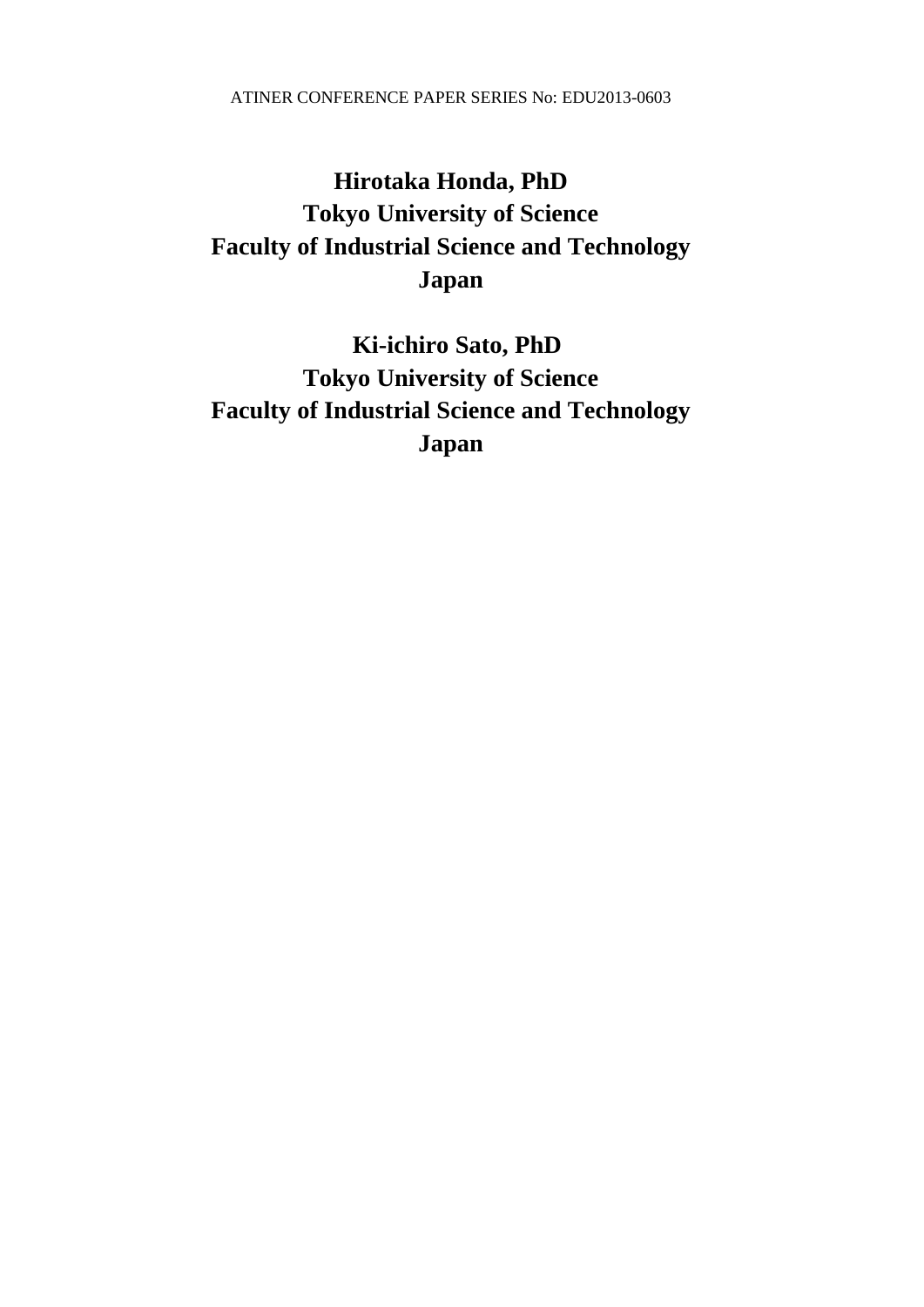Athens Institute for Education and Research 8 Valaoritou Street, Kolonaki, 10671 Athens, Greece Tel: + 30 210 3634210 Fax: + 30 210 3634209 Email: info@atiner.gr URL: www.atiner.gr URL Conference Papers Series: www.atiner.gr/papers.htm

Printed in Athens, Greece by the Athens Institute for Education and Research. All rights reserved. Reproduction is allowed for non-commercial purposes if the source is fully acknowledged.

> ISSN **2241-2891** 1/10/2013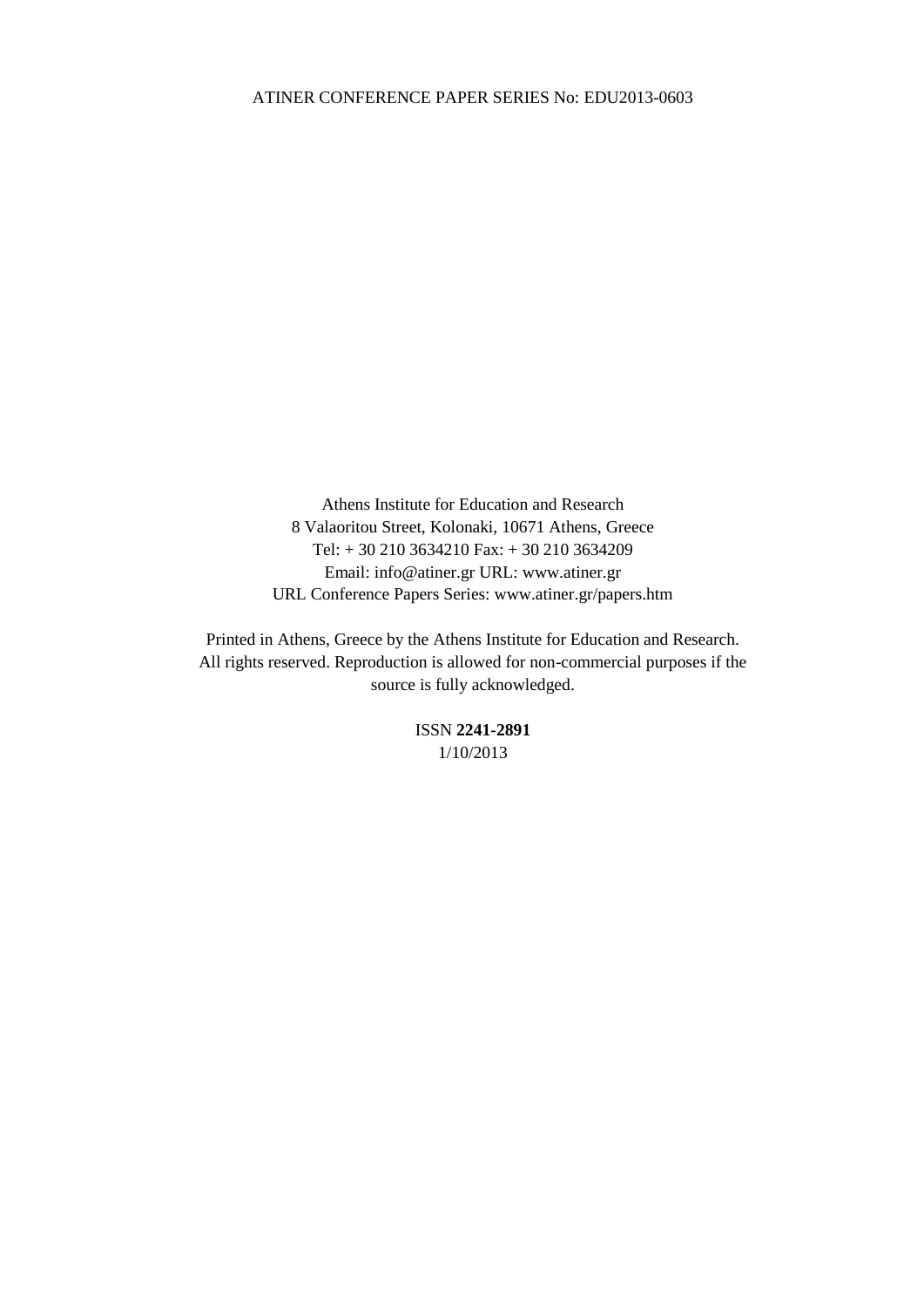## An Introduction to ATINER's Conference Paper Series

ATINER started to publish this conference papers series in 2012. It includes only the papers submitted for publication after they were presented at one of the conferences organized by our Institute every year. The papers published in the series have not been refereed and are published as they were submitted by the author. The series serves two purposes. First, we want to disseminate the information as fast as possible. Second, by doing so, the authors can receive comments useful to revise their papers before they are considered for publication in one of ATINER's books, following our standard procedures of a blind review.

Dr. Gregory T. Papanikos President Athens Institute for Education and Research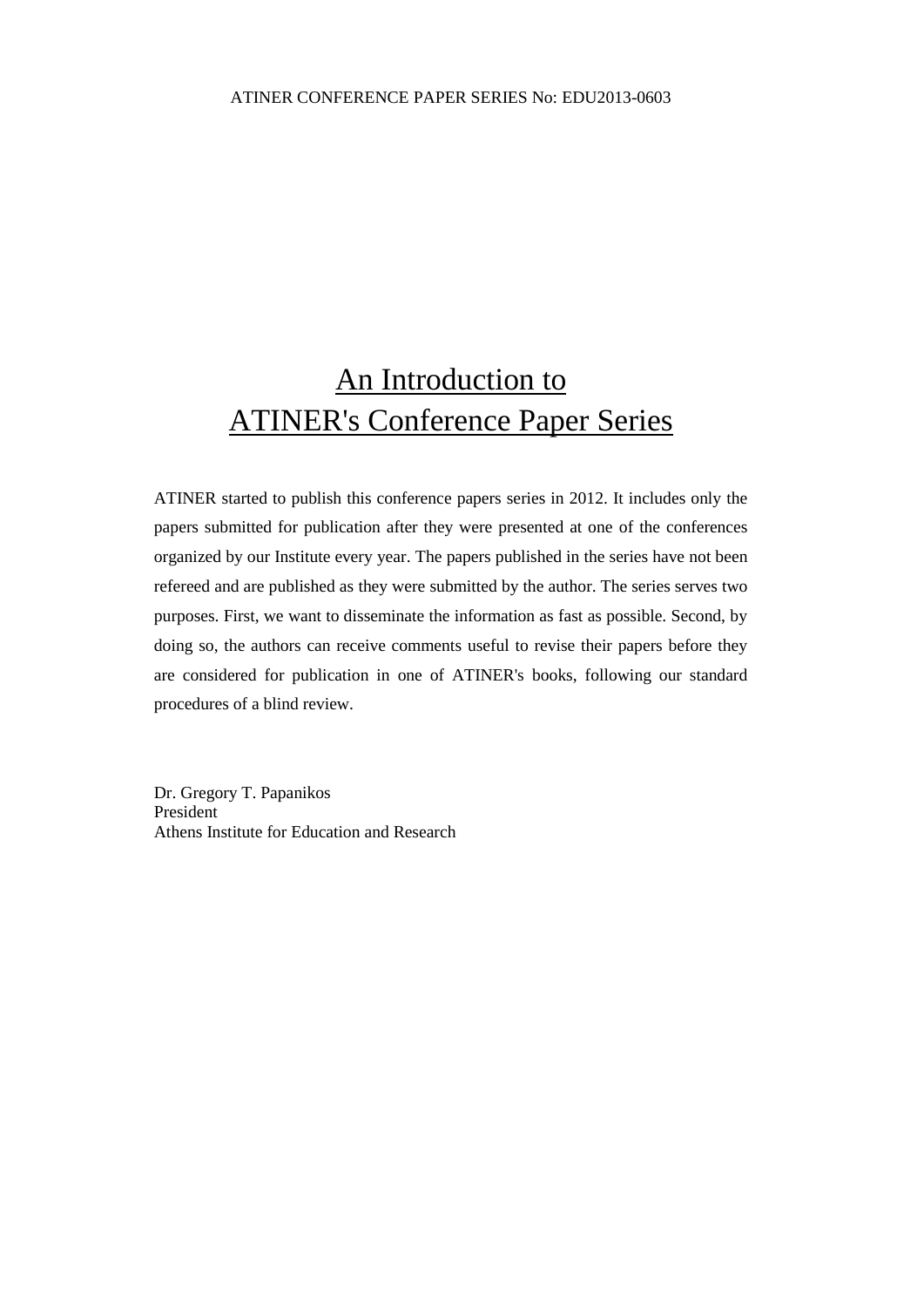This paper should be cited as follows:

**Murakami, M., Takeuchi, K., Honda, H. and Sato, K.** (2013) **"How to Support Students' First-Year Experience at University with ICT"** Athens: ATINER'S Conference Paper Series, No: EDU2013-0603.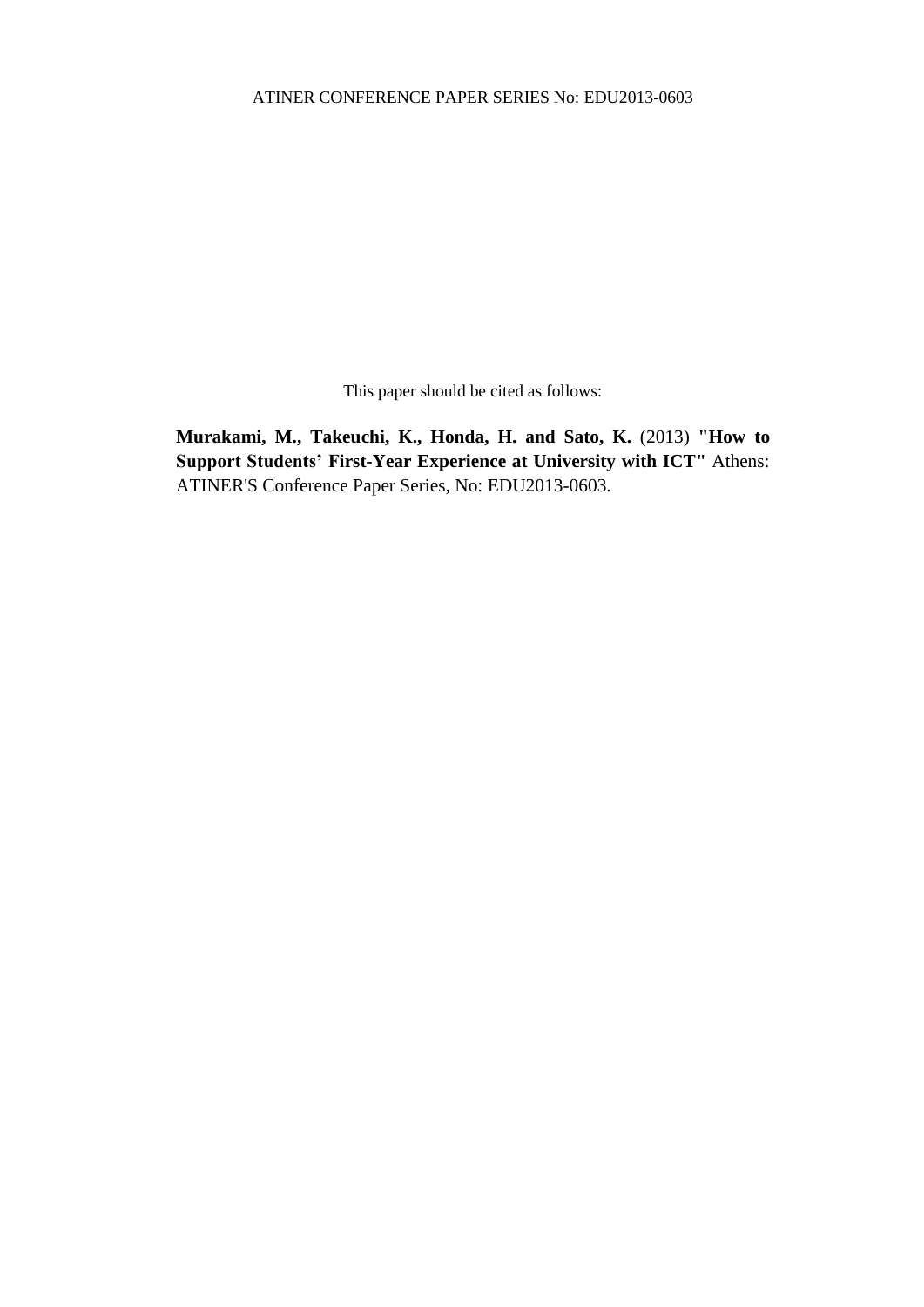### **How to Support Students' First-Year Experience at University with ICT**

**Manabu Murakami, PhD Tokyo University of Science Faculty of Industrial Science and Technology Japan**

**Ken Takeuchi, PhD Tokyo University of Science Faculty of Industrial Science and Technology Japan**

**Hirotaka Honda, PhD Tokyo University of Science Faculty of Industrial Science and Technology Japan**

 **Ki-ichiro Sato, PhD Tokyo University of Science Faculty of Industrial Science and Technology Japan**

#### **Abstract**

Students making the transition from high school to college (university) often experience difficulty in adjusting to both academic and social life demands.

It is clear that many of these students lack basic studying skills, possess little or no incentive for learning, and in addition, seem unsure as to even why they are attending university. In Japan, many universities are attempting to address this situation.

This study proposes a method of support for these students through the use of information and communication technology (ICT) in conjunction with other pedagogic systems.

We discussed and compared about two educational means for freshmen; one is setting a certain class, the First-Year Experience class, the second is that distributing educational elements among many classes, the Total Education.

At Tokyo University of Science (TUS), Oshamambe campus the entire student body resides in on-campus dormitories.This unique environment provides an excellent setting for extracurricular support. Assistance in studying methods can be achieved with students' use of the ICT system.

This paper will focus on two methods. First is the ICT system for composition. Second, via ICT which records the data of in-class and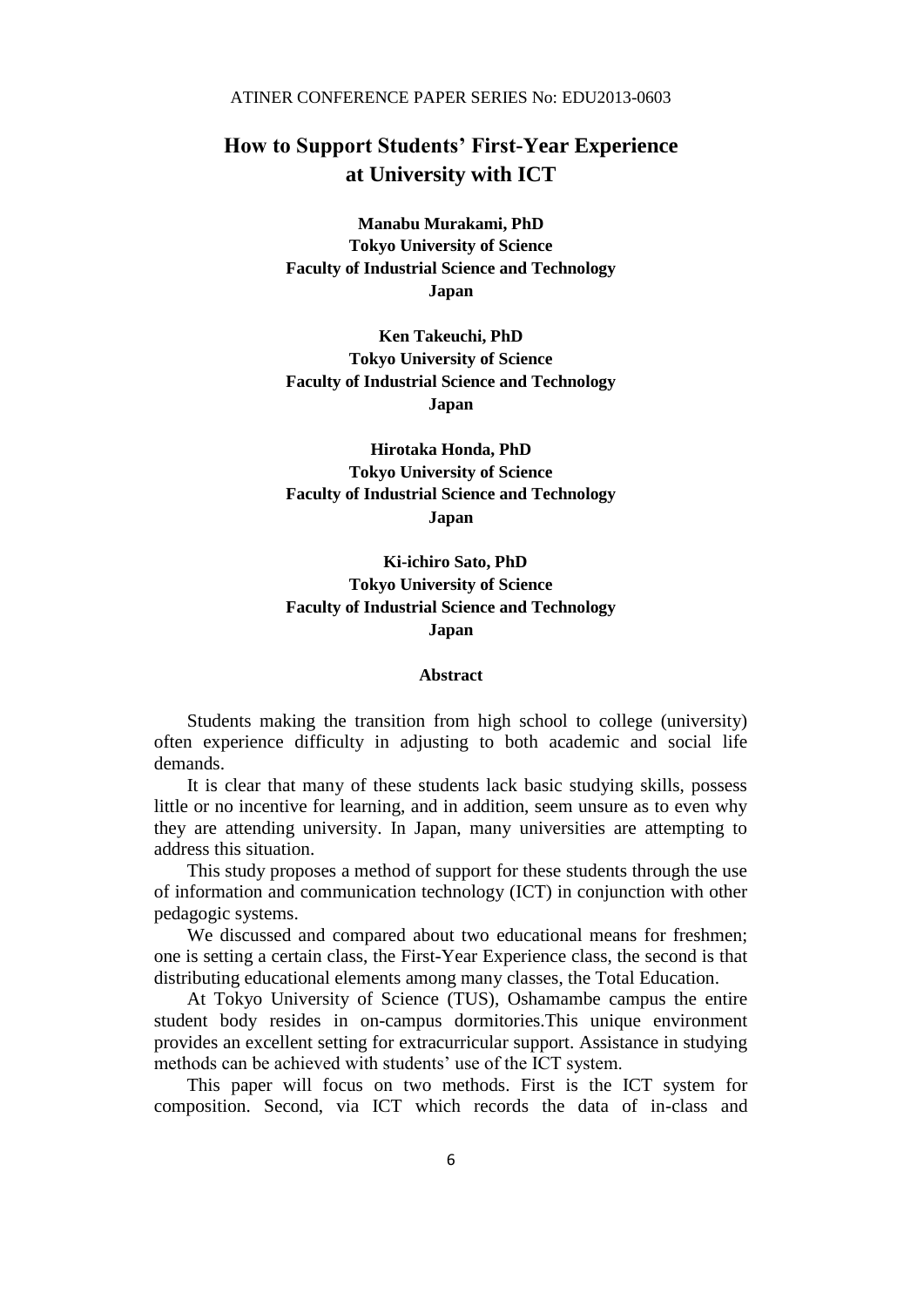extracurricular activity. It is called 'learning portfolio' and includes quizzes, submission of papers, grades, and experiences in extracurricular activities.

Especially, from the point of view of student's motivation, it is obvious that the the Total Education is better than the First-Year Experience class. Additionally, it should be emphasized again that the method of the Total Education can be realized without ICT.

#### **Keywords:**

**Corresponding Author:**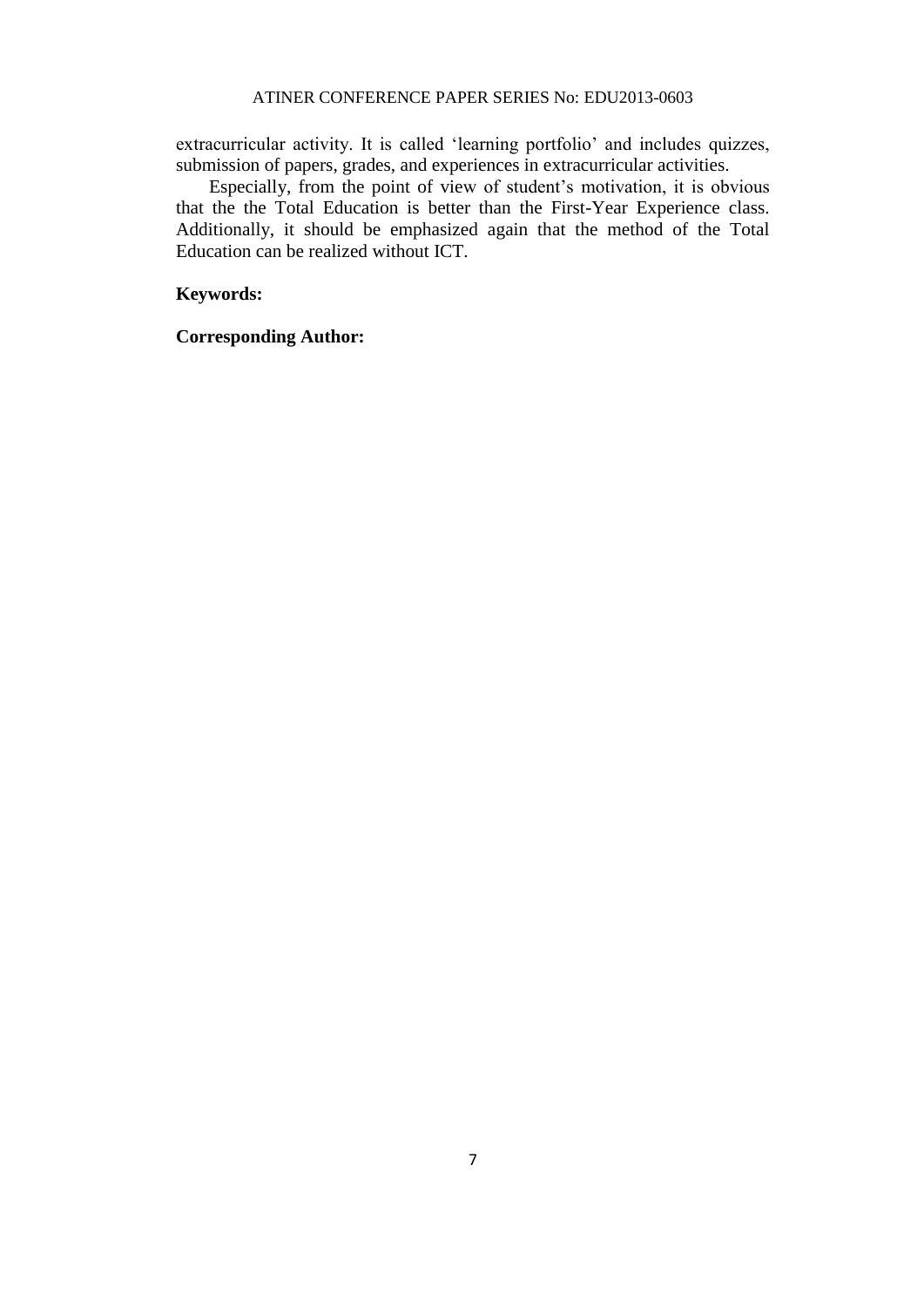#### **Purpose**

 $\overline{a}$ 

This study proposes a method of support for students through the use of information and communication technology (ICT) in conjunction with other pedagogical systems. Because, the nature of the students' difficulties varies widely, this assistance encompasses both in-class and extracurricular activities.

#### **A Problem about Students in Japan**

Students making the transition from high school to university often experience difficulty in adjusting to both academic and social life demands.

Regrettably, many students never manage to overcome those difficulties, and as a result, some end up withdrawing from university.

Generally in Japan, that reason why students are having those difficulties increase are explained the following way:

Twenty years ago, the percentage of 18 years-olds going to university was 40%. But now in 2013, over 50% of 18 years-olds will attend university<sup>1</sup>. Additionally, In 1980 and 1992, the Japanese educational contents changed. The major change focused on scholastic abilities in elementary school, junior high school and high school. During this time, students had not gone to school every Saturday by this revolution. Student and school had some free time and as a result decided what they should learn, according to the national guidance<sup>2</sup>. But generally learning time was less then in the past. This was called 'YUTORI education<sup>3</sup>'.

Most Japanese educational critics say, many students who lack any scholastic abilities attend university. If no educational revolution were in place, many students who could not pass the entrance examination before would apply to university.

It is clear that many of these students lack basic studying skills, possess little or no incentive for learning, and in addition, seem unsure as to even why they themselves are attending university. In Japan, many universities are attempting to address this situation.

<sup>&</sup>lt;sup>1</sup>http://www.mext.go.jp/component/b\_menu/shingi/toushin/\_\_icsFiles/afieldfile/2011/01/21/13 01671\_018.pdf

 $\overline{a^2}$ This educational revolution stopped in 2010(and 2014 finally). After this, the educational contents in every school increased again.

<sup>&</sup>lt;sup>3</sup>YUTORI (ゆとり) means 'room', 'space' and 'time enough' in English. In school, but, this is explained that an education that aims at development of individual talent rather than learning by rote. In short, it is not a one-way from of education, not rote learning. (see abobe)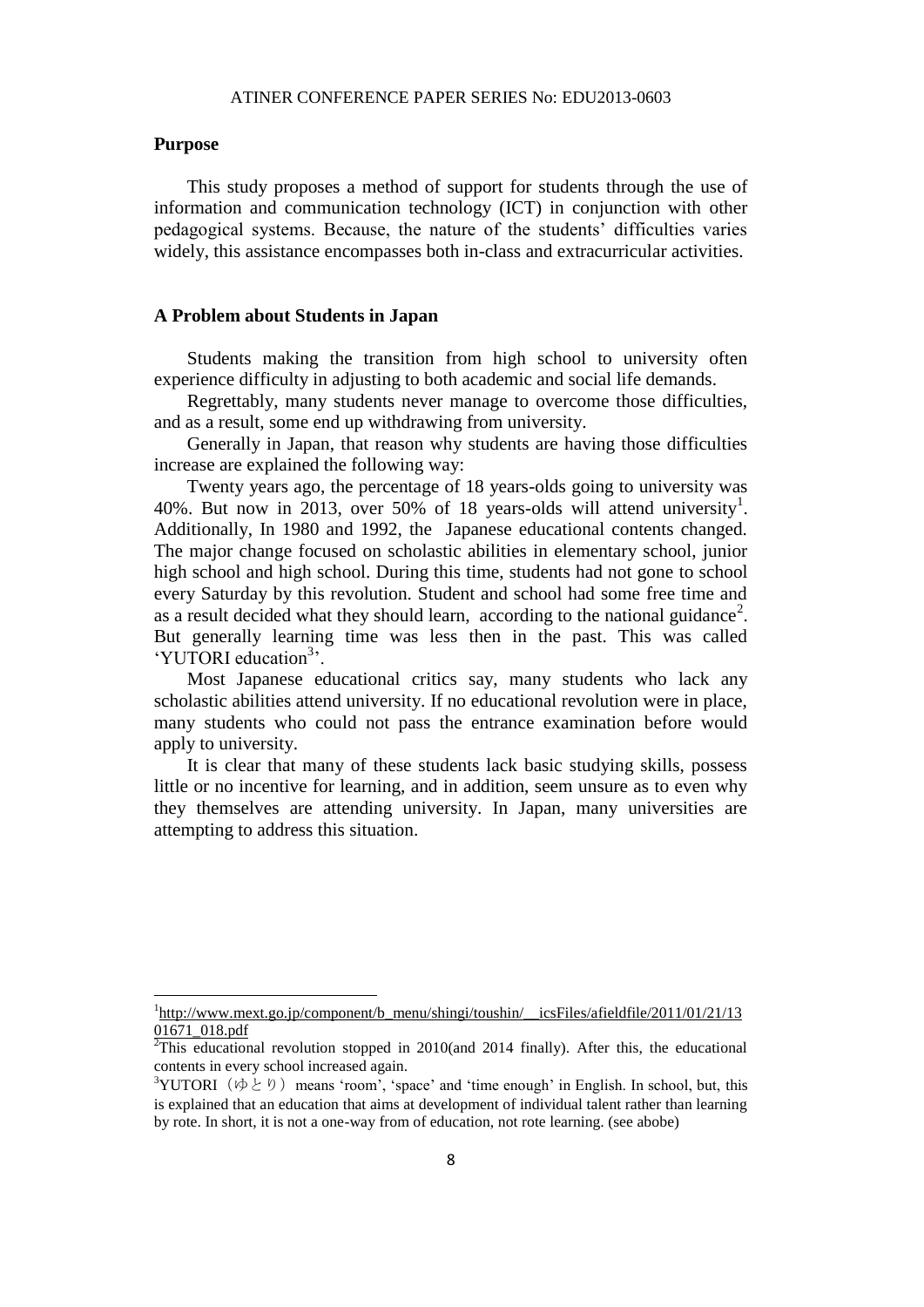#### **A Special Class for Freshmen**

#### *First-Year Experience Class*

Most universities with the exception of a few prestigious universities have developed a special class for freshmen as a powerful solution to solve this problem. This class is taught throughout the year and teaches basic studying skills, for example, how to use the library, how to take notes in each class, how to communicate with friends, etc.<sup>1</sup>. This class and its contents of teaching is called "First-Year Experience". This class has had some positive effects. We know by statistical records that students who have a good first year in university improve grades, develop better social skills, and participate in more extracurricular activities  $2$ .

So, over 90% universities have introduced this new class with a lot of positive results<sup>3</sup>. However, there are some problem with this class. We will discuss the three biggest problems.

#### *Problems of the First-Year Experience Class*

First, students don't choose this class, as a required subject. Also, for some of them it is too easy, for example, many students know how to use the library, write a report using MS-Word, word processor or personal computer, and how to make friends. Maybe this class is boring for them. Is this the right curriculum for higher education?

The second problem relate to the credit-system at the university. The way of giving the credit of this class may not be proper to university.

A credit should be given to a student only if their knowledge or skills are enhanced. But, in the class First-Year Experience usually, students are able to get the credit, only if they will stay in the classroom every time. Because, no one has any idea how to evaluate appropriately whether students have the first year's "experience" or not. They will surely use the library, take notes, and have friend(s) through the learning of the class. Is it true? What is the evidence that they improve by taking this class? How do you give an examination about "experiences" ,and evaluate over hundred persons, is it possible?

If students can get credit by only staying in the classroom every time, the credit-system isn't going to work well. The problem is we don't know where we can establish the standard as to whether students have enough experience and get enough abilities or not.

Although we have not found the proper way of evaluation, this class will give (all) students the credit.

The third problem is the most important point in relation to the first and second points.

As teachers, we must attempt to bolster a student's motivation to learn. When students study something voluntarily, the students usually find

 $\mathrm{^{2}Ibid.}$ 

 $\overline{a}$ 

<sup>&</sup>lt;sup>1</sup>cf. Japan Associate of First-Year Experience (ed.) (2013). First-Year Experience: Current Status and Future Prospects , Sekaishiso-sha [In Japanese]

<sup>&</sup>lt;sup>3</sup>Ibid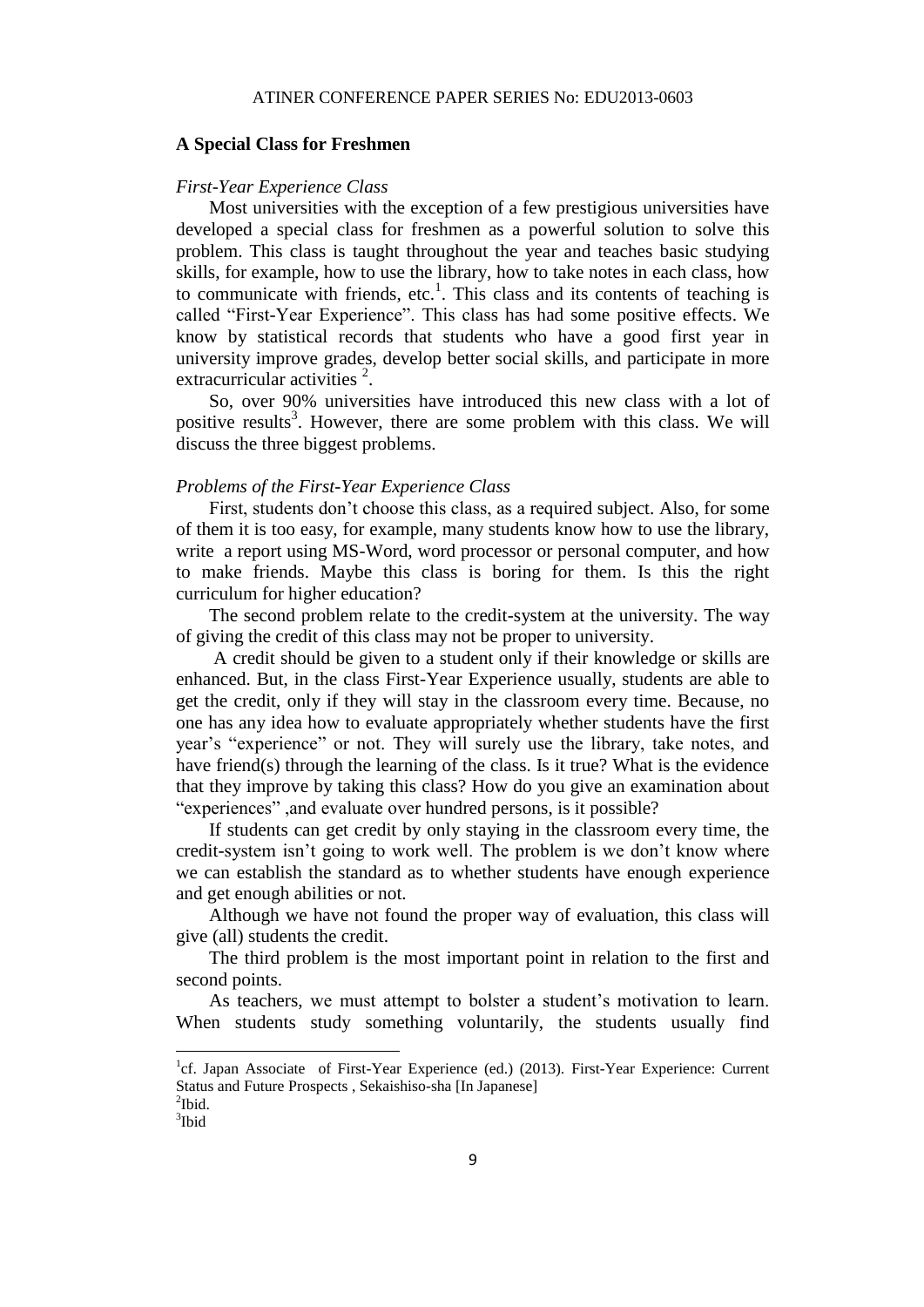something new, or look at familiar things more differently. In such the cases, the effect of education becomes better.

And, the aim of the class, First-Year Experience, is to allow students to adjust to both academic and social life at university. So, what does it mean that they adjust to both lives? One possible answer is that they live autonomically, and know and can choice and learn by themselves what they need to study, and really gain knowledge and skills. But if they don't learn 'by themselves' and someone forces them to learn, is the Experience a success? As teachers, we want to develop students as a person who can study by him/herself. If so, these students must have their own motivation to learn.

However, the First-Year Experience class prevents students' motivation, because some students become bored and are not given any incentives. For students, the incentive of the class is only getting the credit by being present at the class, not by will or a desire to learn.

We need to put students under a 'certain condition' which differs from the condition in the First-Year Experience class.

We need to have several solutions in place to assist students who lack basic knowledge and skills. It is simply not enough for us to create a special class, like First-Year Experience, to teach basic skills.

#### **A New Idea and Methods**

#### *An Idea*

A new idea to the solution is very simple, but it needs to be realized and agreed upon by many teachers. (it is different from a class First-Year Experience. It needs only a few staff members.) The ICT has played an important and necessary role in this idea.

The idea is the following:

First, making a list of what the problems are and the needs of the freshmen. After that apportioning these elements among the classes.

The student will decide their own timetable of classes by selecting among these classes according to the list. If a student gets a credit for the class, he/she also had learned the element in the list. These elements are what is included in the contents of the class.

All students and teachers can use , for example, checking and reviewing about the curriculum, from the list on the Web.

#### *Social Elements on the List*

The list can be divide into two groups, social elements and educational elements. One will focus on social life, the other will focus on educational life. Both will depend on each other.

The list on social life includes communication with other students or teachers, time management and learning about extracurricular activities.

It is difficult for these elements to be evaluated by an exam., but various students experienced improvement. We can not evaluate it by an exam, but we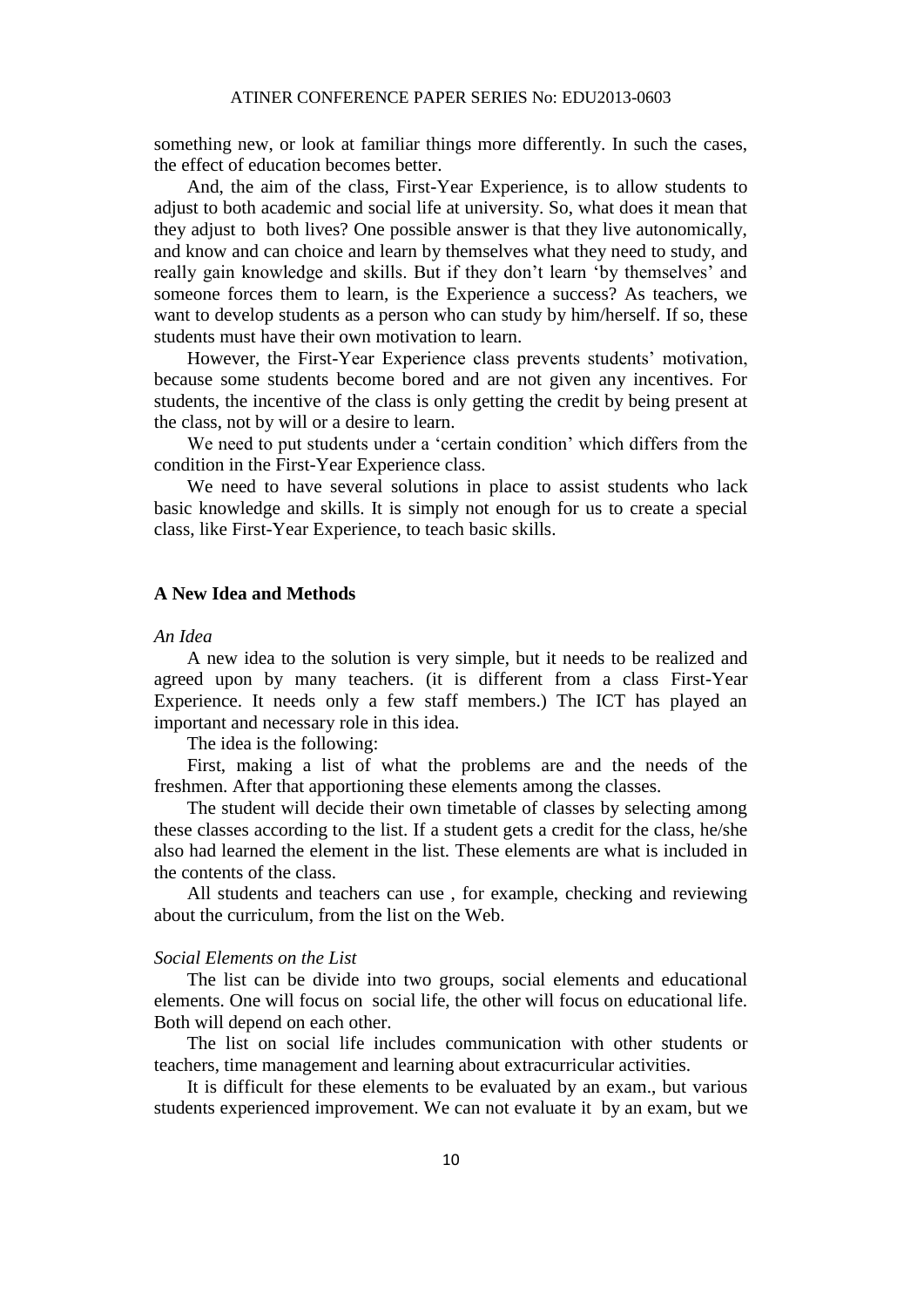can research whether each experience has an effect for each students or not, by using a questionnaire<sup>1</sup>.

The social life of a student varies, depending on which university he/she attending.

For example, at Tokyo University of Science (TUS), Oshamambe campus the entire student body resides in on-campus dormitories.This unique environment provides an excellent setting for extracurricular support.

The students live in a four person bedroom in the dormitory. Each floor has four bedrooms, so sixteen students live in a "cluster".

This environment creates some elements on the list, e.g. communication skills with friends, basic school-life skills and giving information about different classes.

Naturally, even if students live in such an ideal environment, not all students will learn from these experience, but they will be provided the opportunities to have good experiences by which they could learn about social matters. The more sincerely teachers suggest to them its meaning and importance early in the school year, the better and more effective students will learn something important from these experiences<sup>2</sup>.

The "group-discussion" in the dormitory allows teachers to let students discuss with each other by giving homework, making them prepare for classes. this is also a good experience for students. At this time, they will also use social networking<sup>3</sup>.

In this way, each student can use a checklist and check off different social elements off the list.

#### *Educational Elements*

l

Recently, assistance in study methods can be achieved with students' use of the ICT system which includes e-Learning, in or out of the classroom. Most universities provide their students with some E-learning systems and content. As a result, there is a lot of free information for studying on the Web, students can naturally study, whenever they want to do so.

Generally, most educational elements on the list have been regarded as possible to achieve. That was the aim for "First-Year Experience". However, as we pointed out, these plans have not been successful.

We are trying to make sure that our new idea get the same or better effects as the class "First- Year Experience".

<sup>1</sup>Hajime Nozawa, Hirohito Honda & Manabu Murakami(2006). 'Understanding What Effective Boarding School Education Means on the Oshamambe Campus: A Survey of the Eighteenth year Entering Students to the Faculty of Industrial Science and Technology', Studies in Liberal Arts and Science (38), 357-377. Tokyo University of Science [In Japanese] <sup>2</sup>Recently in Japan, universities having their own dormitories have increased. These

dormitories are utilized in ways for education. For example, some of them combine international students with Japanese students in an effort to let students communicate with foreigners, to cultivate a "global village" and "global sense".

<sup>3</sup>Our university arranges some system on the LAN for student's discussions. It is easier and better for them to communicate this way. Some examples are E-mail, social network, e.g. "Line", "Twitter", as a communication tool.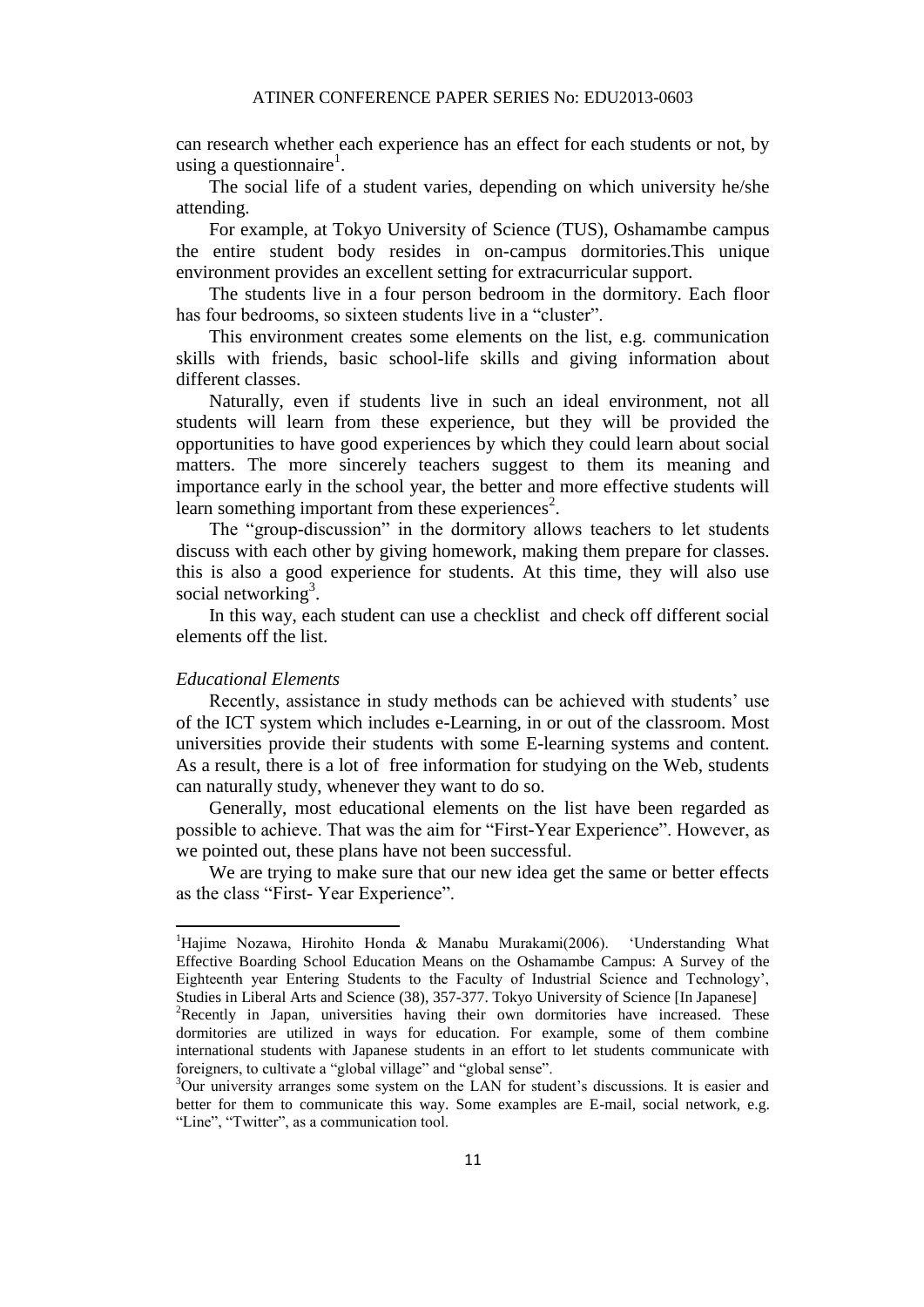It seems on the conception of the educational elements that there is not much difference between treating all in one special class and providing divided elements in each class about basic knowledge or skills for a speciality. But someone may consider that teaching these elements as a series in the same class is better than teaching in pieces in the different classes. One of the reasons why they think so is because some students need help with learning some basic knowledge or skills. The past way of teaching in each special class did not succeed in teaching some basic knowledge and skills, so, the class, First-Year Experience, would be required.

Comparatively, counting the elements of what students should learn their first year in university is a new idea. Also, the class of freshmen need to count the elements. Then, in the class First-Year Experience, teacher(s) construct a curriculum according to the counted elements.

Each class also must include the elements fitting itself to the content. In addition, the , teacher of each class must teach some elements on the list in her/his class, and evaluate the class. These elements are basic knowledge or skills for the speciality of what that class aims to do. If a student passes the examination, this should be evidence that he/she also gained several basic knowledge or skills required to be a freshman.

In addition, if we are able to evaluate whether a student acquired an element or not, we can at the very least expect the Total Education of the provided classes to have the same appropriate educational effect as the First-Year Experience class. Moreover, the Total Education for freshmen has some of it's own merits which the First-Year Experience class does not have.

One of these advantages is a sequence of lessons, i.e. between basic knowledge/skill and these application. Simply, in the same class, students learn some basic matters and these applications. Here, 'application' means 'speciality'. For example. we will count 'calculation' as basic knowledge/skill of science, i.e. mathematic, physic, chemistry and contemporary biology etc.

The First-Year Experience class covers all elements horizontally, but students will use these elements as applications after their sophomore year, or ,even if in the first year, they use it in the other classes. On the other hand, the Total Education teaches both the speciality and basic elements related to it in the sequence of lessons vertically.

If you think about what students should acquire with basic knowledge/skills, you quickly become aware which educational system has more advantages.

There is one more advantage of Total Education. This system doesn't prevent teachers from teaching the same element in two or more classes. So, students may learn the same element two or more times in other classes. It may have a certain effect depending on the subject.

#### *Some Weak Points in the Total Education*

On the contrary, there may be some weak points in the Total Education comparing the First-Year Experience class.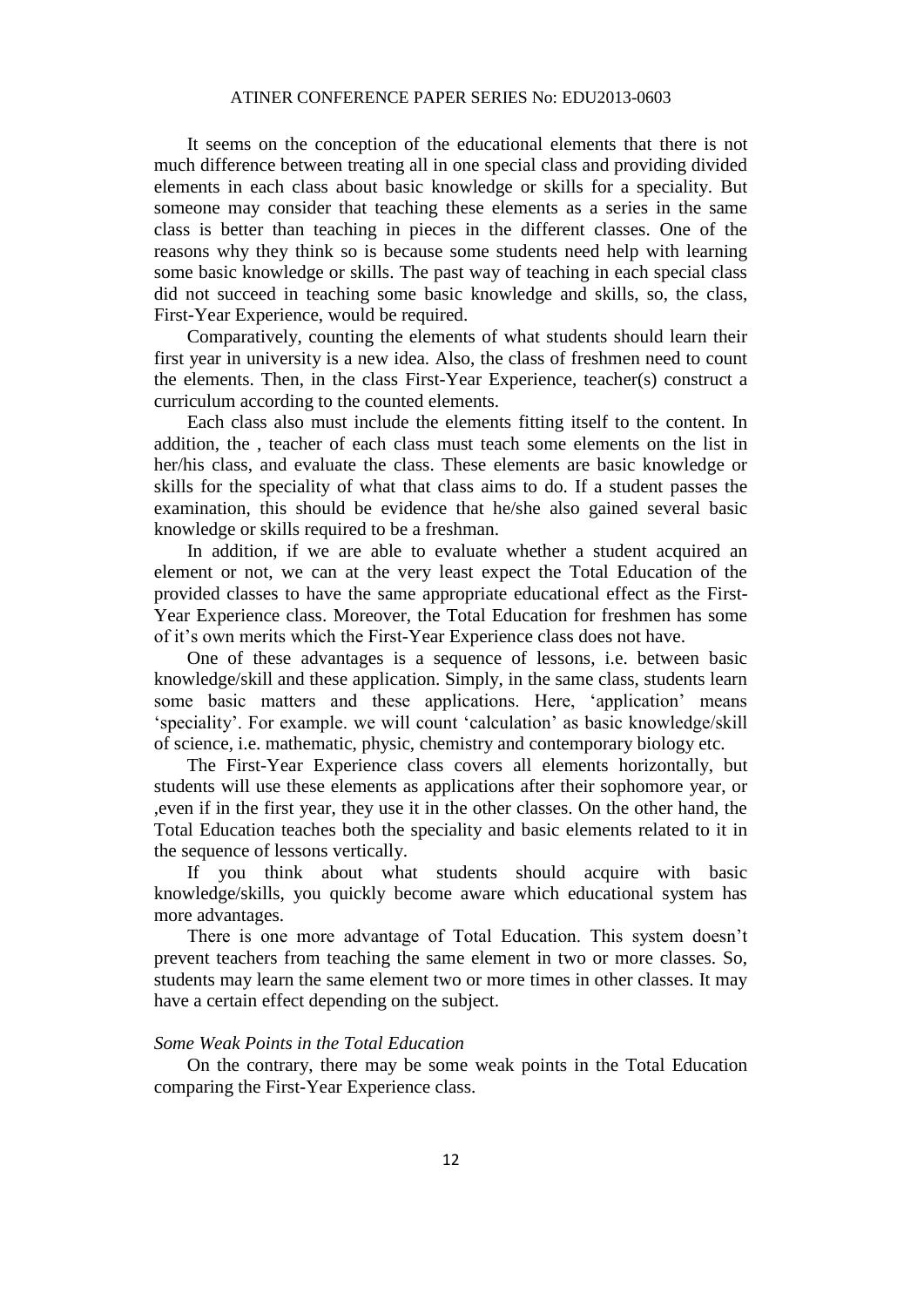One of them is the idea that the Total Education could cover all the elements on the list. That is, some elements on the list will be incomplete.

The other problem is that some lessons will progress for students who don't understand a certain topic. However, according to one of the aims of First-Year Experience, it is the need that all students acquire most educational elements which we deemed necessary. If they don't understand, the university should help them as much as possible.

A few possible solutions to these problems are as follows:

First, we can change this problem. That is, we must recognize that there are many elements which have not been distributed among classes. Then, we can focus on those that we can teach in university. This change is called FD(faculty development) in Japan. Making a list of our own educational contents and applying the curriculum leads us to an improved educational system. Depending on the changing times, we must also reconsider, and, if necessary change our curriculum, so we need to review often.

The others are elements in which student have accomplished more success by experience rather than being taught in class. Some of these include the social elements, which we have already discussed. The others are related to guidance. For example, during guidance for freshmen, we can let students know how to use the library or the gymnasium (yes, we must guide students to these places). Or, for students who study hard, it is important to have their own plan of what they will be or what job they will engage in. In the First-Year Experience class at some universities, students have certain chances to listen to men or women who have experience in research, or certain careers, and then they can think about their own career after graduation.

In japan, many universities offer the "career-vision seminar". This seminar is designed to help students construct her/his future, by which they listen to an explanation about how to get a job, what sort of jobs people who graduated from university work at, and their experiences in them. The First-Year Experience class sometimes includes such a seminar just one time. In others, it is a one time seminar, so, we have not found any problem, even if such a chance for students were set as the one time seminar, out of any regular curriculum.

Using this technique, we can cover all or most of the elements on the list.

How is the support for those students who lack understanding in a certain topic? Sometimes, most of those kinds of students don't reflect that they themselves have not understood, or are not even aware of it.

Maybe, the First-Year Experience class can help such students.

Such a support now is very important for some students in Japan, but there are other students who don't need this support because it is easy for them to do or master by themselves, student might think such support is boring and that they have nothing to learn. As a result, their motivation will decrease in the class.

Sometimes, a school will divide classes and decide where each student belongs by their rank or achievement. All students learn at a different pace, so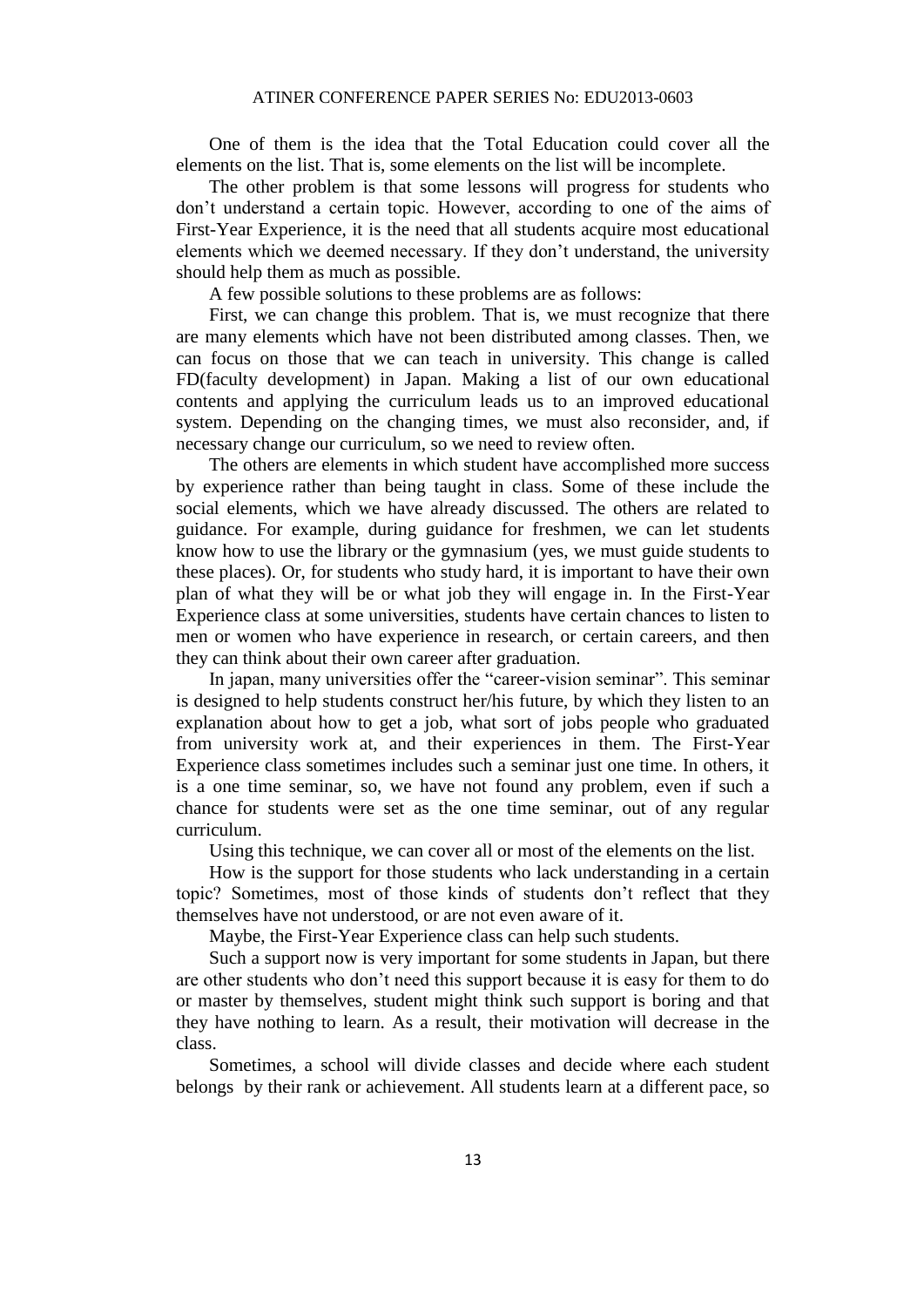a slow pace makes a speedy student become bored and a fast pace makes a slower student more confused.

Dividing students according to speed of understanding is one good idea, but we know that the difference between quick learning and delayed learning occurs always in a class<sup>1</sup>.

Now, we should return to the review of what is the general aim of the university's education. That is, enhancing a student's learning level. If one has enhanced their learning level, the teacher can give him/her the credit.

If so, we should not prevent students from studying more and be forced to wait for the others to catch up to the same way of understanding. However, we must create an educational plan to fit each student.

#### *Using ICT*

 $\overline{a}$ 

The First-Year Experience, using ICT has made enough of an effect to realize both enhancing quick learning students and adjusting to some students who are slower in learning.

ICT is used now among students as an important communication tool. Also, most universities have improved their educational system already.

This paper will focus on two methods. The first is the ICT system for composition. The second is ICT, which records the data of in-class and extracurricular activities. It is called a 'learning portfolio' and it includes quizzes, a submission of papers, grades, and experiences in extracurricular activities.

One thing that freshmen will be introduced to for the first time is 'composition', i.e. summary of text, report of experiments. The examination in university forces students to write long and logically, so logical thinking, writing skills, research skills and planning skills will all be necessary for the completion of the composition.

Many students who believe they are good in science recognize also that they may not be strong in composition skills. At TUS Oshamambe, all freshmen have a chance to practice writing a report in an experiment class.

One of the lectures explains about how to write a scientific report. After students do an experiment they write a short paper about the experiment. Most of their reports are handed in via LAN, as a PDF file. The teacher(s) return the PDF corrected to each student later. If the report was not satisfactory, the student would rewrite and submit it again.

By using ICT, it is easy for us to exchange and record (we discuss later) papers as data.

Only a few students write a poor paper sometimes. Teachers don't understand the meaning of a lot of sentences on their paper, about what the paragraph is trying to explain, or if evidence is critical or not.

For these students, composition class will be open during the first semester just as the First-Year Experiment class. However in this composition class,

<sup>&</sup>lt;sup>1</sup>One solution against this problem is that quicker-understanding students teach their colleagues in the same class.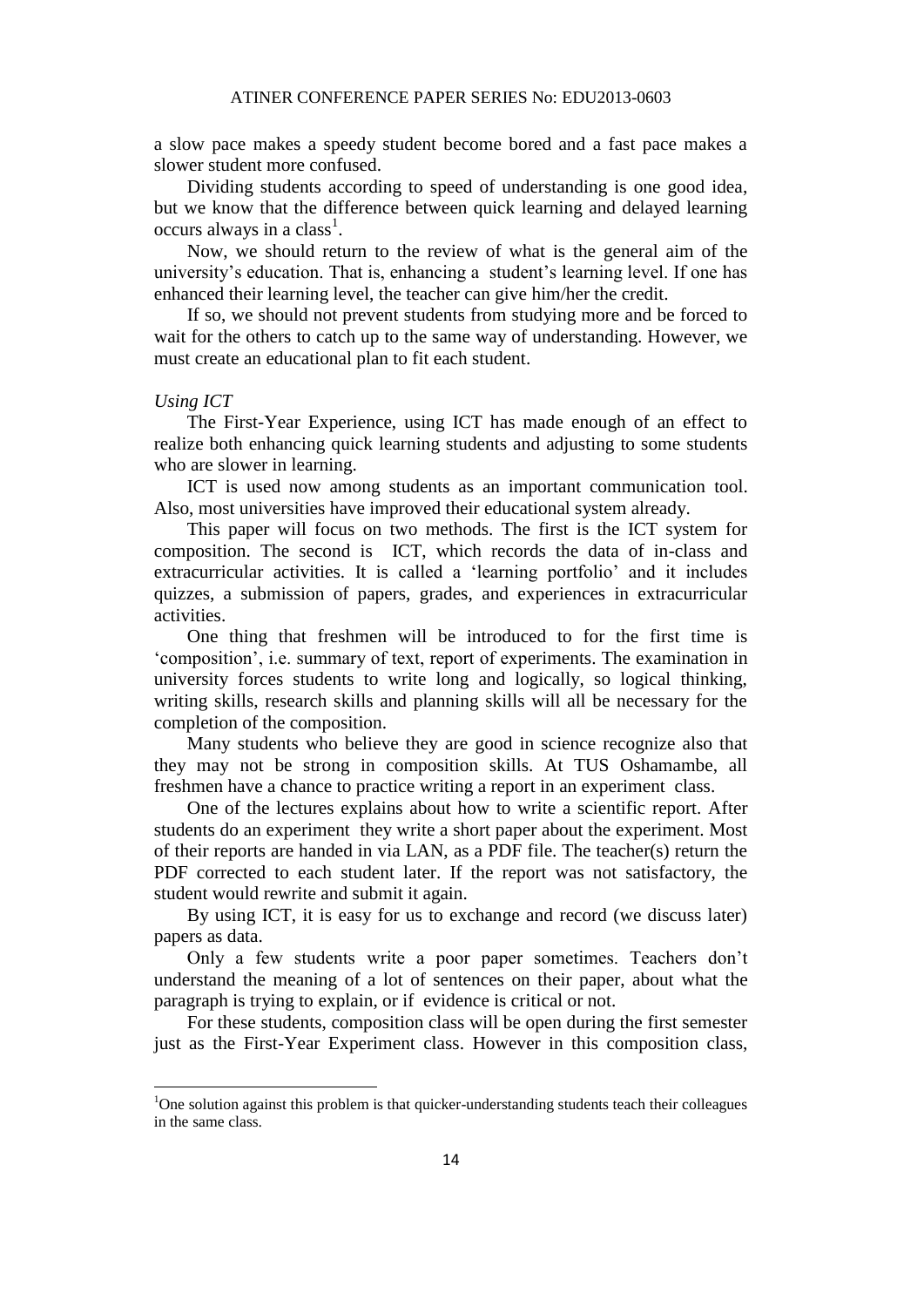student will practice writing, step by step like a beginner, similar to a foreigner, throughout the semester.

Every week the writing will be hard for these students. One reason is that they are really not good at writing. In order to keep up their motivation, we give them encouragement so they feel like that they have improved.

As a sample, a teacher chose one composition from the participants. This composition was written on a computer and was contained in a PDF. All participants in the class can watch these compositions on a TV monitor, which connect with the computer. All the participants discuss together about that composition becoming better and then they correct it. Using this approach allows someone to recognize what is good for making a composition, and what is bad. Someone may understand if a composition is easy to read or not, rhetoric, constitute, etc.

Additionally, better works are the 'competency' for them.

Most composition are written by participants in the class and are recorded by the teacher, because they are handed in as PDF file. Students can read any composition not only in class, but also on the Web when they like. Some nicely written compositions play a role in competency for students who want to improve his/her writing-skills. As a result, the student would aim to improve their writing compositions. It is important for motivation that students have their own aim.

As a result, the composition class will be included in the Total Education for freshmen who will have more effect on improving their writing skills than the First-Year Experience students, whose menu to practice writing is several times only, and together with many students.

The first method is designed to help students improve their writing skills. A lot depends on whether students have adjusted to academic life. This will enable students to communicate clearly in written format what he/she has learned in the class.

#### *Recording student's activities as learning portfolio*

The idea of the Total Education is separate among elements. This idea suggests that students should learn in his/her first year.

The Next step of the Total Education is to gather data on a certain webserver like 'learning portfolio'.

The second method provides students with the means to manage their knowledge, plan and prepare their curriculum, future, i.e. job. Additionally, students will have the opportunity to write reports, by referring to learning portfolios detailing their experiences of student life, in addition to, preparing them for the Japanese job hunting system.

By using this method, each student may be able to compare his/her own experience to the table of educational elements and recognize what he/she has learned. Such students will select a subject that he/she thinks they should learn in the next semester using the review and learning portfolios. Total Education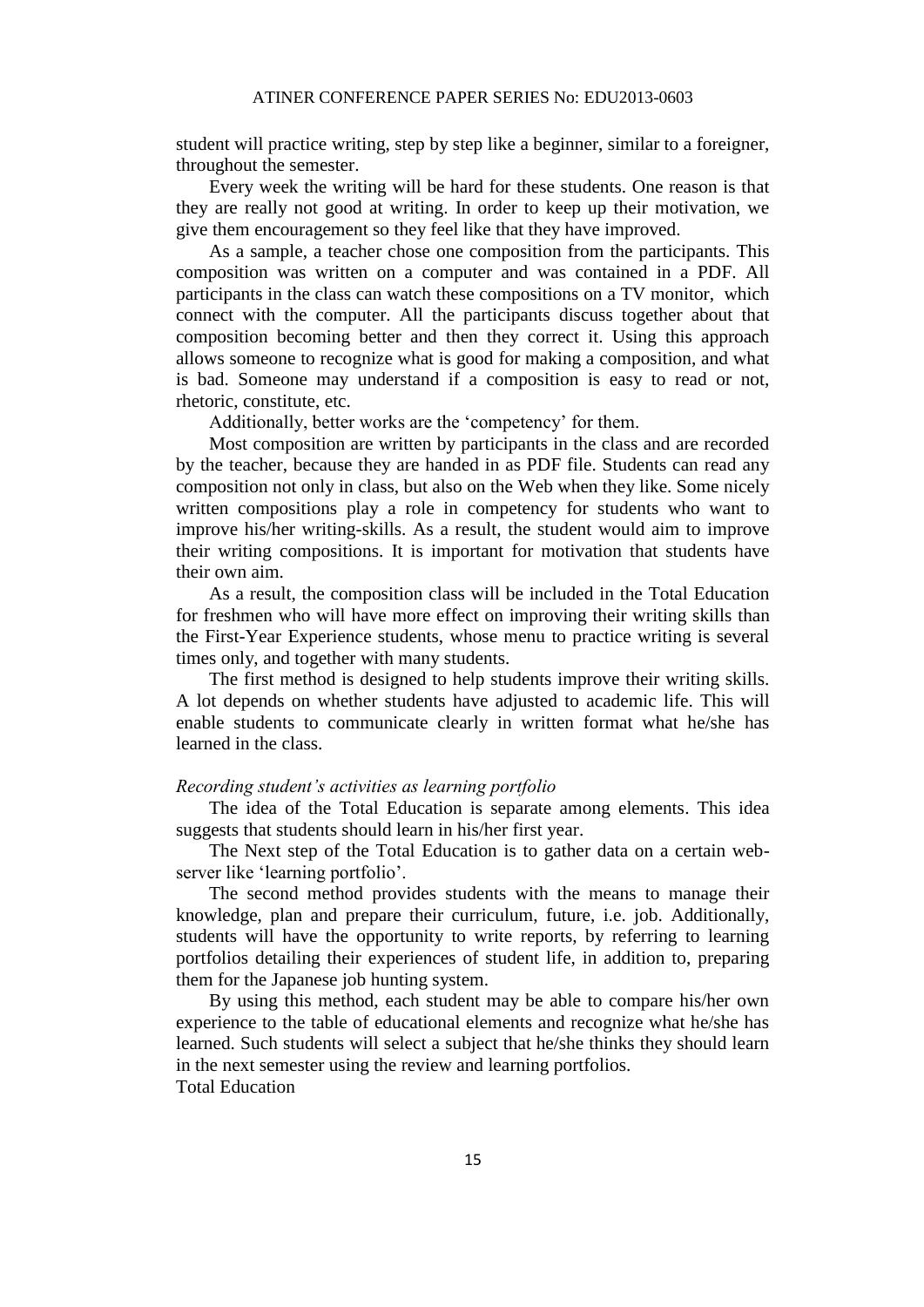#### *Motivation*

 $\overline{a}$ 

Lastly, we should look at 'certain condition' as said above.

Our problem remains in a student's motivation. Choosing the right divice is important, but there still might be poor results from students who lack motivation. The 'certain condition' means of course that students get their own motivation to learn continuously.

Most of the studies about motivation in the past have focused on 'incentive' that is required when a person does something. For example, to get money as an incentive will let a person do their job.

However, some studies that are called behavioral economics now reject most of the incentive theories.

According to a theory of the behavioral economics<sup>1</sup>, it states that the incentive theory is effective to routine or simple work, but an extrinsic motivation brought about by incentives prevents a person from their motivation to do something. Additionally, such an incentive deprives a person of fun or doing something like concentration. Really, we know that many students who have paid attention to their getting a credit dislike learning itself and want to start learning by themselves.

 If you let someone perform voluntarily or creatively, it is for a person to get three elements, i.e. autonomy, his/her own purpose in the future and skill as means to the purpose (called 'mastery' by Pink(2009)). Depending on the theory, when a person is under the condition that they have all three, autonomy, purpose and mastery, he/she easily become to possess intrinsic motivation to do something.

Most of the contents which students learn at university are neither routine nor simple, but complex and creative at most . If this study about motivation is true, it is obvious which is better, the way of the First-Year Experience class or the Total Education. In the Total Education with ICT, a student decides what he/she will learn when referring to the list, without concerning themselves with incentives, for example getting credit by being present in class every time. Also, according to his/her own ability at that time, students may be supported by selecting a learning in a basic class or free learning with ICT. In addition, students who are considering their own future are facing a one time seminar with an aim to design a career.

If freshman will have autonomy and motivation, they may be able to plan, and handle all of the situations that come with life, by themselves, in their future. This will help them when they become independent workers, researchers, or engineers, and so on.

One of the most important conditions for our education is to let students learn voluntarily. We are able to realize such a situation just only with ICT and the cooperation of teachers.

<sup>&</sup>lt;sup>1</sup>Daniel H. Pink(2009), Drive, The Surprising Truth about What Motivates Us, Riverhead Hardcover, [K. Omae(trans.) (2010) In Japanese] , Dan Ariely(2009), Predictably Irrational, Revised and Expanded Edition, The Hidden Forces That Shape Our Decisions, [J. KumagaiIn(trans.) (2010) In Japanese]